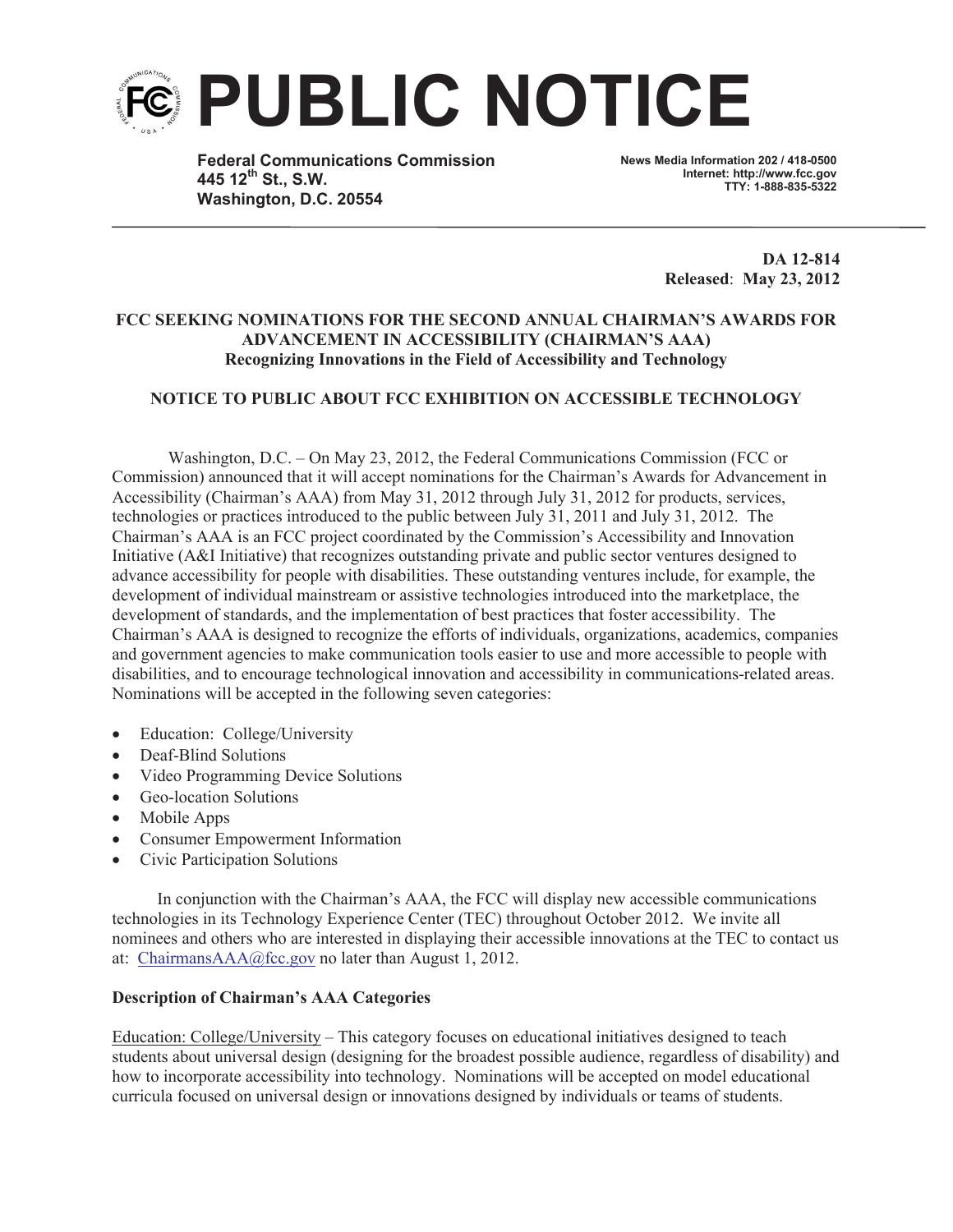Deaf-Blind Solutions – The Twenty-First Century Communications and Video Accessibility Act of 2010 (CVAA), established a National Deaf-Blind Equipment Distribution Program, which will launch in the summer 2012, to distribute communications equipment to low-income individuals who are deaf-blind. This category will accept nominations on accessible and affordable communications technologies built to explicitly address the needs of the deaf-blind community.

Video Programming Device Solutions – The CVAA contains various new requirements for video programming devices to  $(1)$  pass through or render closed captions and video description;<sup>1</sup> and  $(2)$  make available emergency information that is accessible to people who are blind or visually impaired.<sup>2</sup> In addition, the CVAA adopted certain mandates pertaining to the accessibility (by people who are blind or visually impaired) of user interfaces, on-screen menus and navigational programming guides on video devices, along with requirements for a button, key, icon, or comparable mechanism designated for easily activating closed captioning and video description.<sup>3</sup> Finally, the CVAA requires that interconnection mechanisms used with video devices be able to render closed captions.<sup>4</sup> This AAA category seeks nominations on innovative solutions for these new capabilities.<sup>5</sup>

Geo-location Solutions – In July 2010, the FCC, White House and Department of Commerce convened a brainstorming session between technologists and advocates that identified the use of geo-data to advance travel accessibility as a pressing technological need of persons who are blind or visually impaired. This category invites solutions to meet this access need.

Mobile Apps – Mobile phone apps offer new ways of achieving accessibility that were not considered possible just a few years ago. Consumers are increasingly downloading apps for their news, entertainment, education and other daily purposes. This AAA category seeks nominations on innovative, affordable and accessible mobile apps for people with disabilities.

Consumer Empowerment Information – This category invites innovations to help consumers navigate technology choices and options, teach them how to operate and effectively use new technologies, and help expand the digital literacy of persons with disabilities.

1 *See* Pub. L. No. 111-260, § 203 (a) (2010), 47 U.S.C. § 303(u).

3 *Id.* at §§ 204, 205; 47 U.S.C. §§ 303(aa); (bb).

 $4$  *Id.* at §203 (b); 47 U.S.C. §303(z).

 $5$  On April 9, the Commission's Video Programming Accessibility Advisory Committee ("VPAAC") submitted a Report containing recommendations on how the Commission should implement these various device accessibility mandates. This VPAAC Report is available at http://vpaac.wikispaces.com. On April 24, 2012, the FCC released Public Notices seeking comments on this Report. *See Media Bureau and Consumer and Governmental Affairs Bureau Seek Comment on Second VPAAC Report: Video Description and Access to Emergency Information*, Public Notice, DA-12-636 (April 24, 2012) (seeking comment on the Report's recommendations addressing the capability of video devices to provide video description and accessible emergency information); *Media Bureau and Consumer and Governmental Affairs Bureau Seek Comment on Second VPAAC Report: User Interfaces, and Video Programming Guides and Menus,* Public Notice, DA 12-635 (April 24, 2012) (seeking comment on the Report's recommendations addressing the capability of video devices to provide accessible user interfaces, onscreen menus and navigational guides).

<sup>2</sup> *Id.*